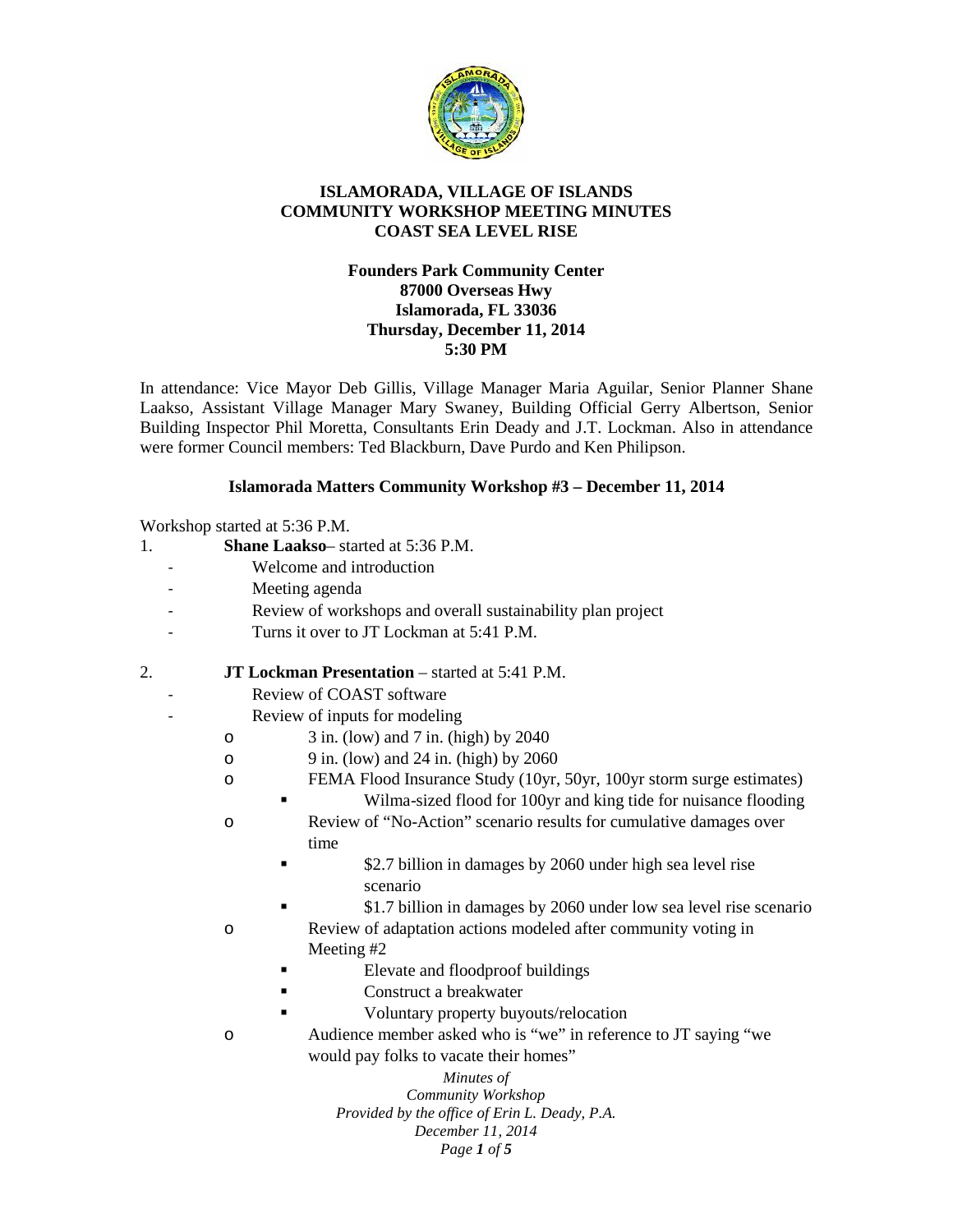*Minutes of Community Workshop* o JT responded by saying that the models assume someone would pay for these actions but the level(s) of government that would administer the actions is not known. If it turns out the action is a good fiscal idea, then the community can begin to look for money to do that action. o Audience member asked at 6:00 P.M. where the people were who voted. He didn't think they were located in the keys. He also said that he had to leave early so he didn't know there was polling during the meeting. Erin Deady open the floor for more questions at 6:02 P.M. for people who may have missed the previous meeting o Audience member asked if these were the strategies that the county voted on o Erin responded that the county was looking at different parameters o Audience member commented that the polling results were just the collective feelings of the group about what Catalysis should model. There was no large survey across the village. Just collective thoughts from the people in the room. o Audience member asked for clarification about what the properties in red and those in green signified o JT responded by saying that in Action 1 the parcels in red were those that were located in the V-Zone and had buildings that were not elevated. The parcels that were green were those that were located in the A-Zone and had buildings that were not floodproofed. o Audience member asked how people voted. o Audience member responded by saying that it was done electronically and anonymously o Audience member asked if the model scenario used money to buy people out of their homes, or raise their homes o JT responded by saying that Action 1 was to raise homes, Action 2 was to build a breakwater and Action 3 was to buy people out of their homes JT continued is presentation at 6:07 P.M. o Went over the avoided damages by elevating and floodproofing houses **S890 M** avoided under low sea level rise and \$1.2 B avoided under high sea level rise o Went over the avoided damages by constructing a breakwater **S12.8 M** avoided under low sea level rise and 13.2 M avoided under high sea level rise o Went over the avoided damages by relocating people away from vulnerable properties **Example 326.8 M** avoided under low sea level rise and \$4.5 M avoided under high sea level rise o Audience member asked about the roads o JT responded by saying that what was modeled on his end were the building damages and that the roads were another part of the project that Erin would speak about o Erin then responded by saying that the county looked at infrastructure (sewer, water, roads) and presented those findings to the village council in September and those reports are available online

*Provided by the office of Erin L. Deady, P.A. December 11, 2014 Page 2 of 5*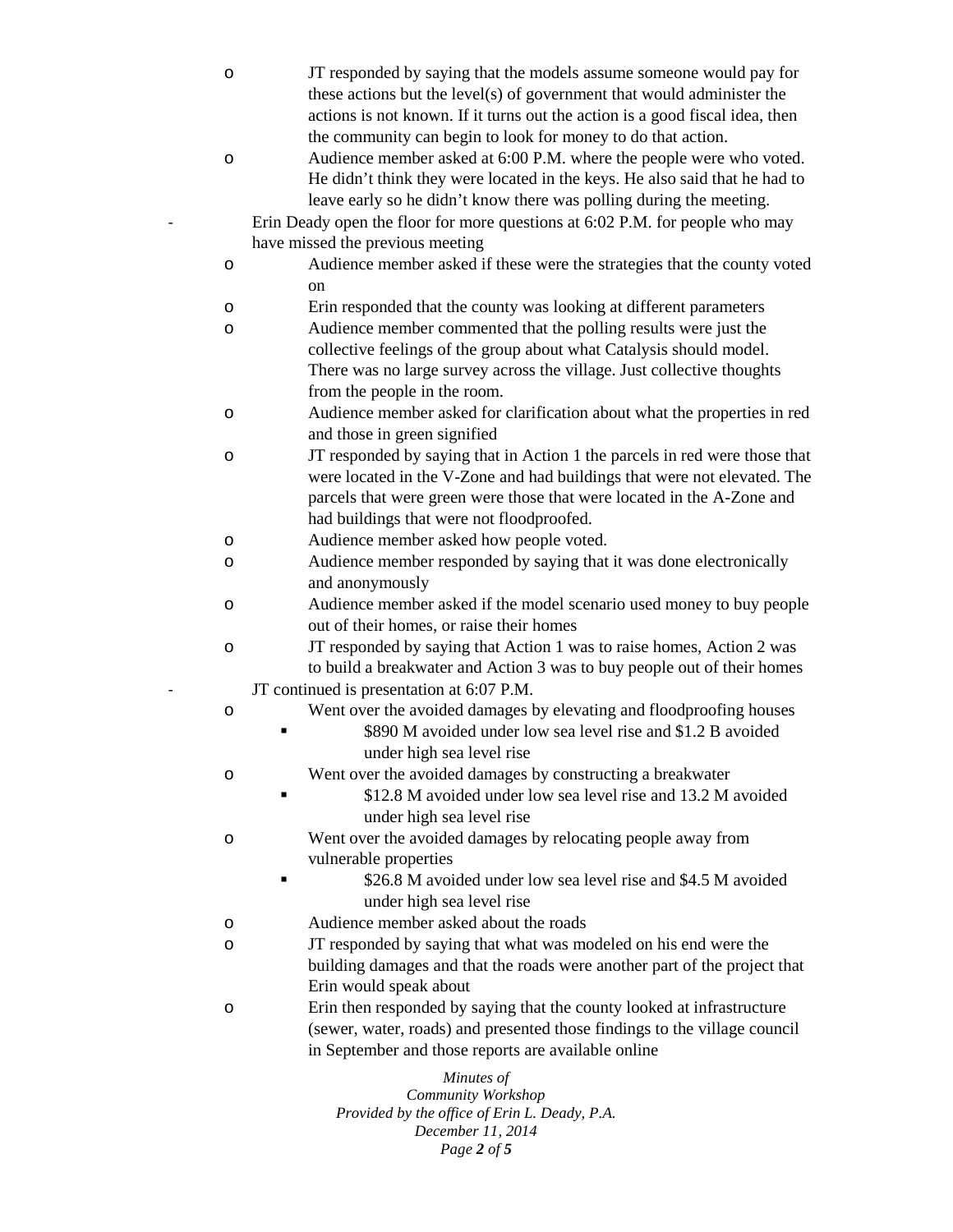- o Audience member commented that the new sewer line is already obsolete and has salt water intrusion problems and that people need to be more forward thinking
- o Council member commented that the pump stations were raised for sea level rise, and the sewer system is sealed. Also the cost to resurface the roads is  $1/10<sup>th</sup>$  the cost to raise and rebuild the road
	- JT continued his presentation at 6:16 P.M.
- o Went over costs for adaptation strategies modeled
	- $\blacksquare$  High and low estimates
- o Went over benefit-cost ratios for adaptation strategies modeled
	- Elevating and flood proofing had the best benefit-cost ratio
	- Constructing the breakwater had a positive benefit-cost ratio but was not as high as elevating and flood proofing houses
		- Voluntary buyouts had a benefit-cost ratio less than 1 (poor)
	- JT opened the floor for questions at 6:25 P.M.
- o Audience member asked about the \$1.2 M in savings for elevating and flood proofing but asked how that relates to the \$1.2 B in damages if no action is taken
- o JT responded by saying that the benefits and costs were analyzed with discounted future dollars for economic purposes.
	- Erin Deady asked the audience how they think the village could use this information at 6:32 P.M.
- o Audience member asked at what point the village is no longer viable because sea levels are too high and at what point property values will start to decline
- o JT responded by saying that if by 2100 there are four or five feet of sea level rise there is very little that can be done.
- o Erin responded that the US 1 corridor fairs pretty well under extreme scenarios but asked if any realtors in the room could speak to when property values would fall because she doesn't know.
- o JT commented Islamorada gets more damage than Key Largo, even though Key Largo has more people, simply because Islamorada is at a lower elevation
- o Audience member asked about impacts to critical habitat and coordination between multiple levels of government
- o Erin Deady responded that this information could be used to bring multiple levels and agencies of government together to begin having discussions about solutions. But without this information those conversations can't really begin
- o Audience member commented that we don't know what the technology will be like in 2060, and that maybe we won't need certain infrastructure that is vulnerable today. He mentioned underwater homes, using waterproof rail and energy sources that don't need pipes or wires
- o Audience member commented that this analysis will help the village make decisions about new codes for building and reconstructing homes Erin asked at 6:44 P.M. for ways to get information about this project out to the public (emails, workshops, discussion forums?)

*Minutes of Community Workshop Provided by the office of Erin L. Deady, P.A. December 11, 2014 Page 3 of 5*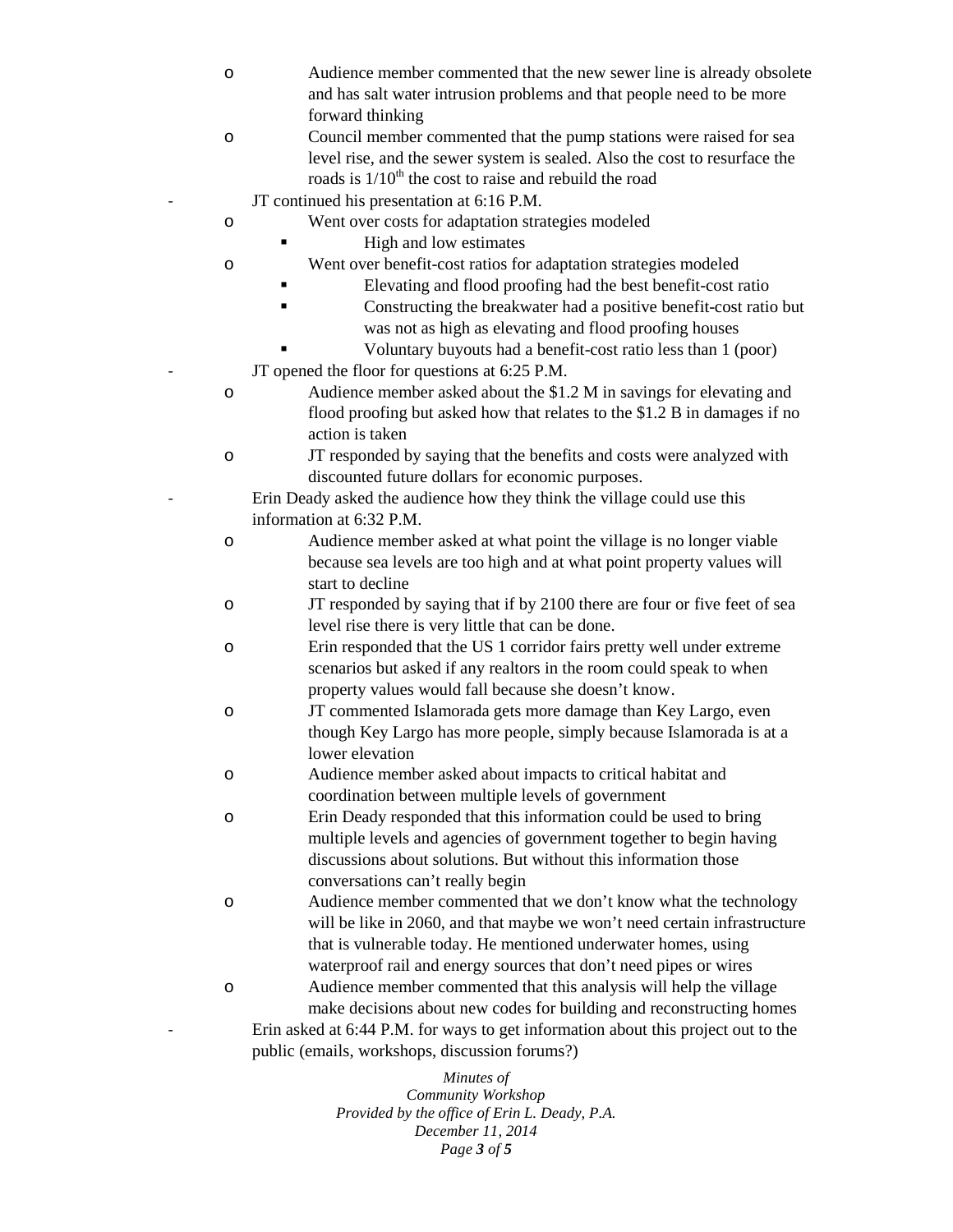- o Audience member said email or newspapers
- o Audience member commented that seeing charts on the village center wall might help
- o Audience member asked how to get people who don't believe climate change is happening to see this information
- o Audience member said that it isn't so much an issue of get people who don't believe to change their minds as much as it is getting everyone the information and letting people decide what they want. It's a distribution issue, not a persuasion issue.
- o Audience member said that it's important to present this information as a future problem, so that people don't stop buying homes out of fear
- o Audience member said that things just need to be approached from a positive standpoint. There are things one (and the community) can do to make their home (and the community) last longer
- o JT mentioned that the reason the benefit-cost ratios are used are so that people have a better understanding about what things are feasible. It should be a positive message (the steps that can be taken)
- o Audience member followed by saying that he would have wanted to see a vision for the future of the keys (floating rail and futuristic buildings)
- 3. **JT Lockman Initiated Keypad Polling Questions** started at 6:52 P.M.
	- Given the results of the COAST model, do you think the action deserves further study by Islamorada?
	- o 17 yes, 0 no
		- Do you think Islamorada should require elevations of structures in Islamorada, after they were damaged by more than 50% after storm surge, to a higher level than the current code requires?
	- $14 \text{ yes}, 3 \text{ no}$ 
		- Do you think Islamorada should pursue sources of funding to help property owners in the V-Zone elevate buildings?
	- o 11 yes, 6 no
		- Do you think Islamorada should pursue sources of funding to help property owners in the A-Zone flood proof their buildings?
	- o 15 yes, 2 no
		- After looking at the model results, do you like this action the best?
	- o 15 yes, 2 no
		- Given the results of the COAST model should Islamorada further study the breakwater action?
	- o 6 yes, 11 no
		- Given that there may be local, state and/or federal regulations constraining breakwaters from being built, should Islamorada spend any effort to change laws or rules to facilitate such projects?
	- $\circ$  4 yes, 13 no - Do you think Islamorada should pursue sources of funding to construct limestone breakwaters to protect homes from storms?
		- o 7 yes, 10 no

*Minutes of Community Workshop Provided by the office of Erin L. Deady, P.A. December 11, 2014 Page 4 of 5*